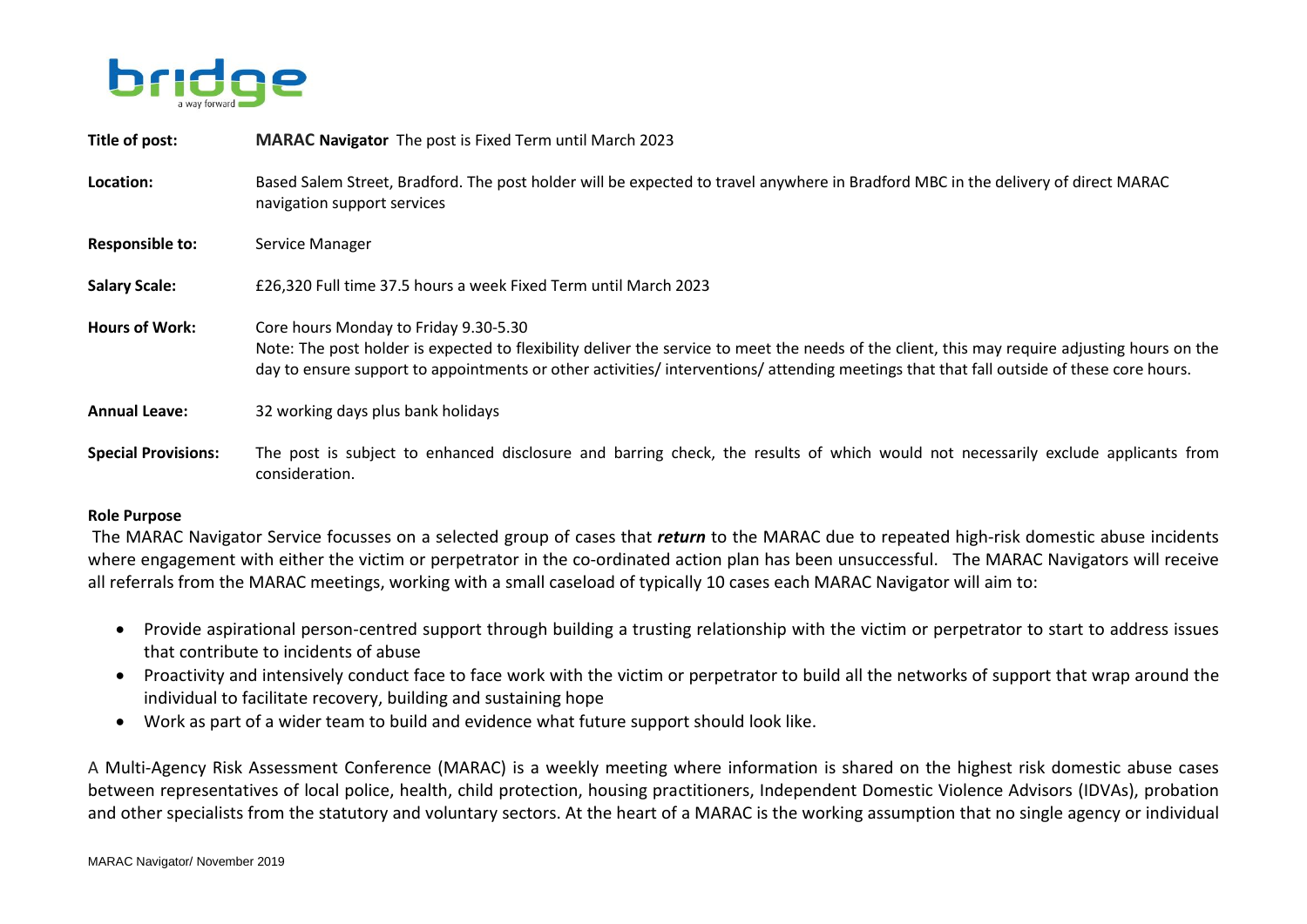can see the complete picture of the life of a victim or perpetrator and any children, but all may have insights that are crucial to their safety. After sharing all relevant information, they have about a victim, any children and the perpetrator, the representatives discuss options for increasing safety and turn these into a co-ordinated action plan.

## **Main Duties and Responsibilities**

- Assertively make face to face contact and proactively engage with individuals referred through any and all routes such as; meeting at an individual home, Bridge Project, friends or family members home or any agreed place
- Build a trusted and supportive relationship, individualising support for change through undertaking a mutually agreed personalised review of their support needs and levels of wider social and community engagement
- Mutually identify and work together to overcome barriers and access a wide range of health and wellbeing services, providing appropriate advocacy and challenge where required
- Provide creative person centred solutions to the unmet needs of individuals who are hard to reach and engage.
- Proactively link and practically support individuals into the agreed appropriate agencies, services and community assets relevant to their expressed needs and the level of risk e.g. health, domestic abuse services, sexual health, housing, drug and alcohol services, benefits claims, criminal justice services, employment, training and education programmes and any specialist support services as required etc.
- Maintain appropriate case notes and administrative systems linked to the programme, including maintaining programme data performance/ evaluation systems.
- Produce high quality, accurate written reports and letters of support as and when required, this routinely includes reports for multi-agency bodies and letters outlining individual support needs as part of the overall package of care.
- Develop and maintain excellent working relationships with a full range of partner organisations, services and community programmes and assets.
- Attend project governance case review meetings, applying risk analysis skills and contributing to the exchange of relevant risk information, problem solves to make positive appropriate case direction decisions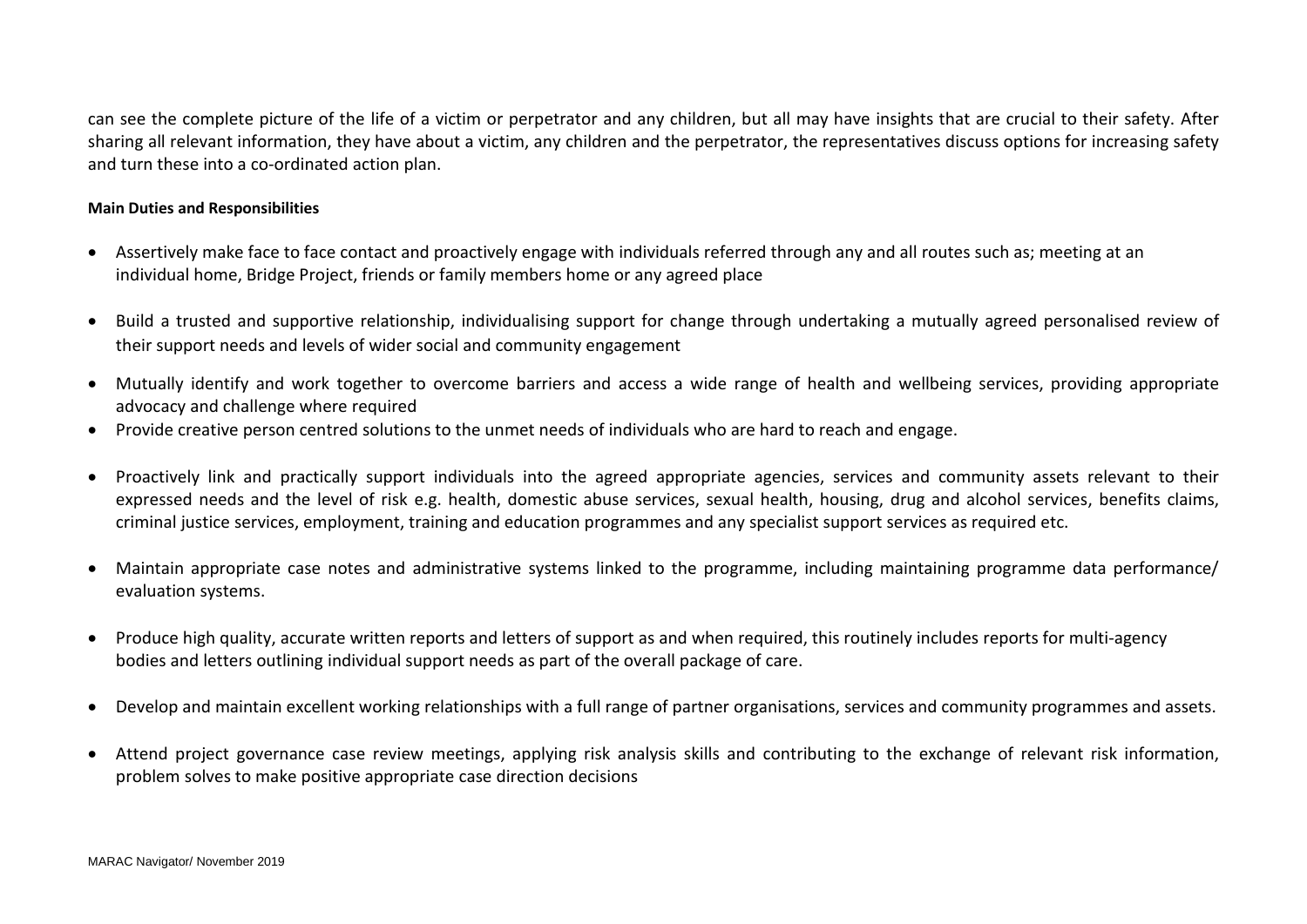- Provide a pro-active response to any repeated incidence of domestic abuse working directly within the local multi-agency framework including MARAC and local partnership responses to domestic abuse
- Apply reflective practice skills to evaluate work carried out
- Contribute to training needs of other workers in this field
- Participate in personal and professional development, updating knowledge as appropriate.
- Fully participate in Bridge's supervision and support structures.
- To recognise ones, own personal and professional limitations and boundaries and discuss these at supervision and related support meetings.
- To undertake any additional duties, as directed by management which are commensurate with this post.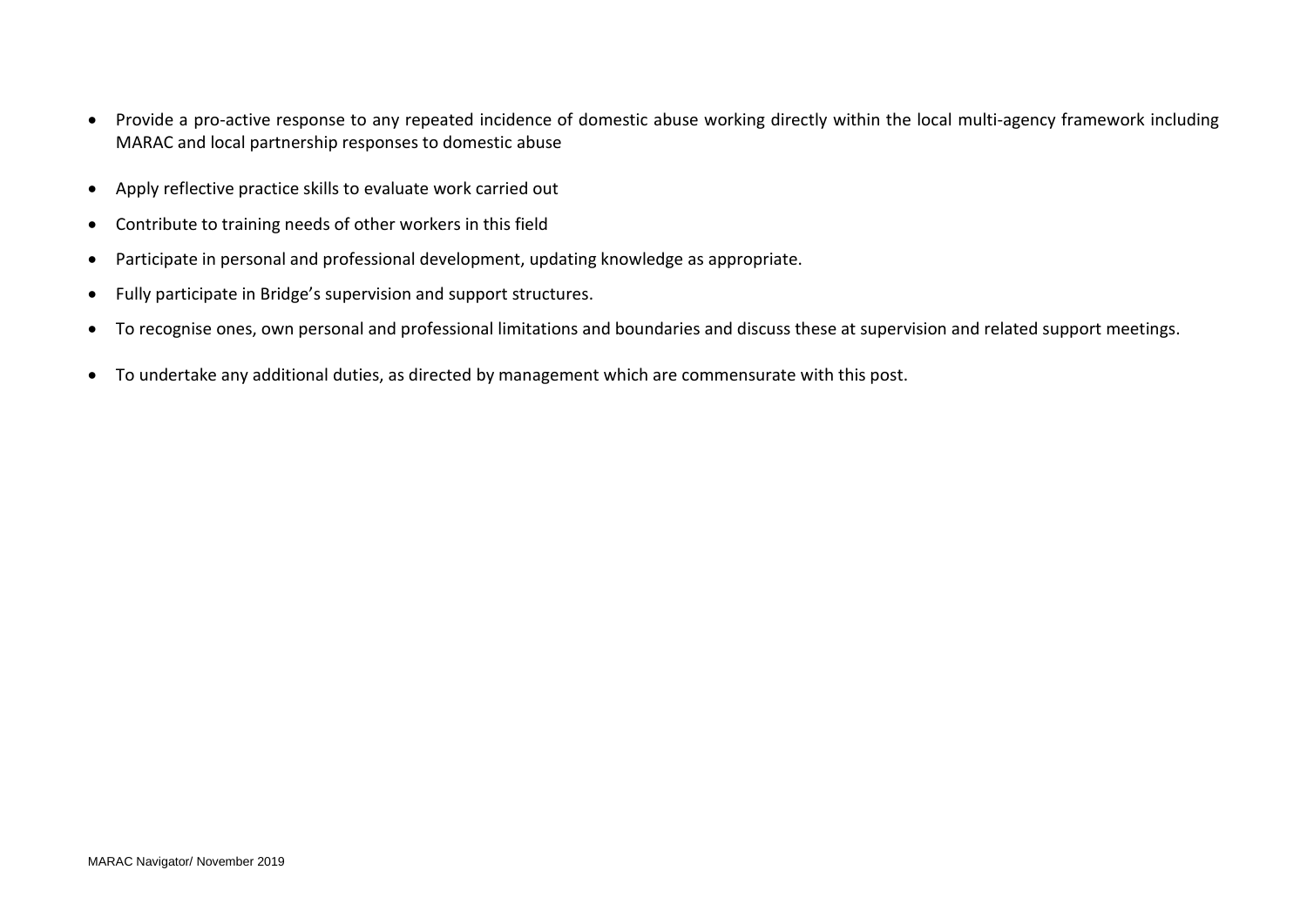|                      | <b>Job title: Person Specification MARAC Navigator</b>                                                                                                                                                                                                                                                                                                                                                                                                                                                                                                                                                                                                                    |                                                                                                                                                                               |                                                      |  |  |
|----------------------|---------------------------------------------------------------------------------------------------------------------------------------------------------------------------------------------------------------------------------------------------------------------------------------------------------------------------------------------------------------------------------------------------------------------------------------------------------------------------------------------------------------------------------------------------------------------------------------------------------------------------------------------------------------------------|-------------------------------------------------------------------------------------------------------------------------------------------------------------------------------|------------------------------------------------------|--|--|
| <b>Attributes</b>    | <b>Essential criteria</b>                                                                                                                                                                                                                                                                                                                                                                                                                                                                                                                                                                                                                                                 | Desirable criteria                                                                                                                                                            | <b>How Identified</b>                                |  |  |
| Qualifications       | Qualified to Social Care Level 3 or qualified through appropriate work and<br>life experience.                                                                                                                                                                                                                                                                                                                                                                                                                                                                                                                                                                            |                                                                                                                                                                               | <b>Application Form</b><br>Interview<br>Certificates |  |  |
| Experience           | Within the last 4 years at least two years' experience of successfully<br>$\bullet$<br>delivering support services to people experiencing multiple needs/<br>multiple disadvantage<br>Experience of working with and/or managing high-risk cases<br>therapeutically<br>Experience of conducting person centred and strengths-based<br>assessments of need and creating mutually agreeing action plans<br>Experience of creating mutually agreed risk management plans<br>$\bullet$<br>Experience of working co-operatively within a partnership working<br>environment/ model<br>Experience of effectively managing risks associated with personal<br>$\bullet$<br>safety | <b>Experience of working</b><br>$\bullet$<br>with victims or<br>perpetrators of domestic<br>violence                                                                          | <b>Application Form</b><br>Interview<br>Certificates |  |  |
| Knowledge and skills | Demonstrable skills in effective engagement, and maintaining inspiring<br>$\bullet$<br>supportive relationships with individuals with multi-needs<br>Demonstrates the skills of personal resiliency, being tenacious and a<br>strong ability to deal with difficult situations calmly, tactfully,<br>responsibly and safely<br>Demonstrates an understanding of the needs of chronically excluded<br>and vulnerable people<br>Applied knowledge of legislation in relation to safeguarding vulnerable<br>groups, including children                                                                                                                                       | Demonstrate skills in the<br>$\bullet$<br>use of motivational<br>interviewing techniques<br><b>Understanding of Trauma</b><br>$\bullet$<br><b>Informed Care</b><br>approaches | Application form<br>Interview                        |  |  |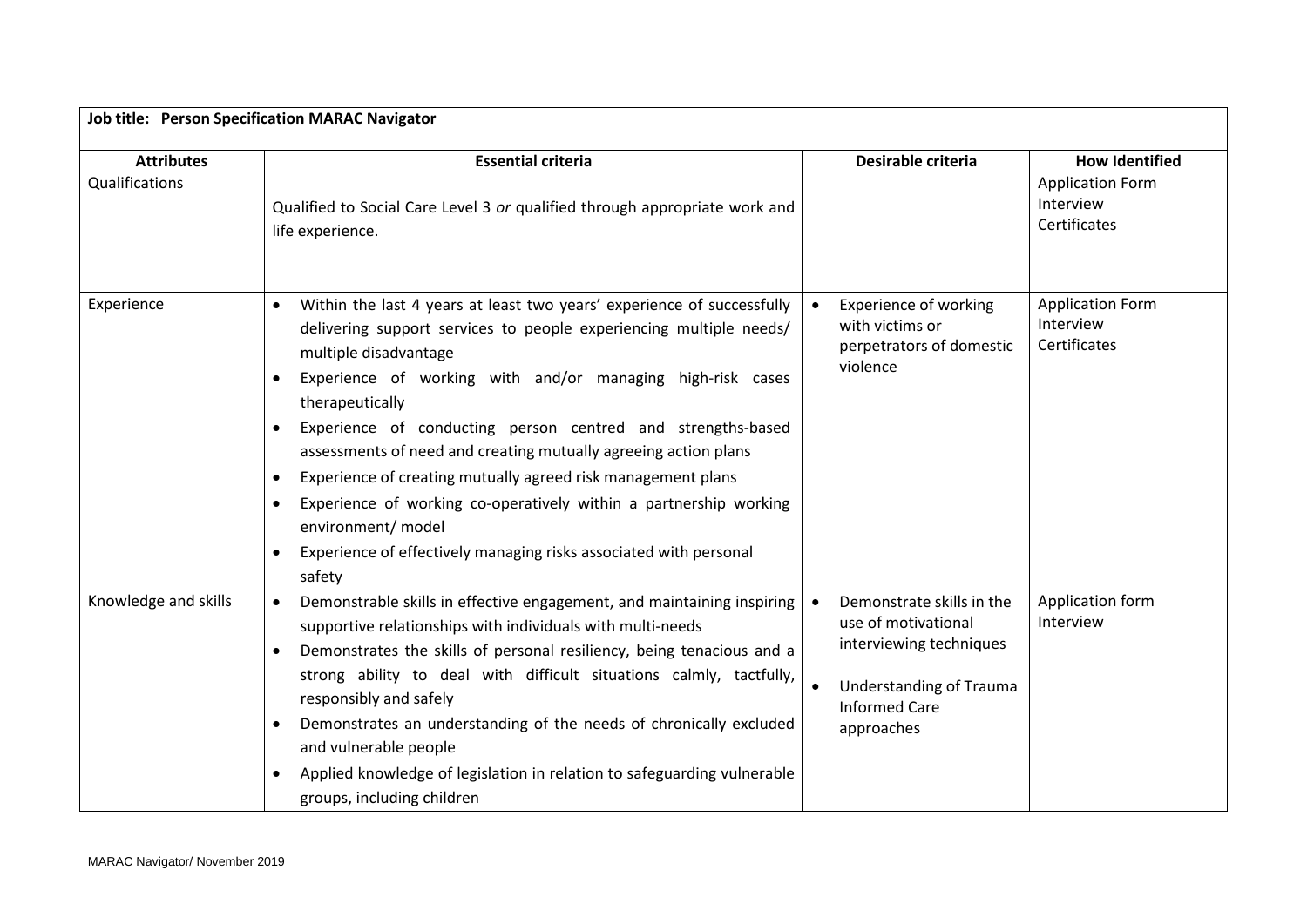|                | Adaptability in working patterns and style to provide a flexible<br>approach in order to develop and deliver services which are accessible<br>and responsive to the needs of clients<br>Skilled cooperative communicator, with evidence of communicating<br>$\bullet$<br>clearly, concisely effectively (both orally and in writing) with<br>individuals, groups, organisations and the public |                                      |
|----------------|------------------------------------------------------------------------------------------------------------------------------------------------------------------------------------------------------------------------------------------------------------------------------------------------------------------------------------------------------------------------------------------------|--------------------------------------|
|                | Evidence of having worked independently and under pressure,<br>prioritising planning and managing own workload on a day-to-day<br>basis, using effective time management skills                                                                                                                                                                                                                |                                      |
|                | Skilled at preparing reports and letters and maintaining a care record<br>to a high professional standard                                                                                                                                                                                                                                                                                      |                                      |
|                | Skilled at using IT systems - email, word, and entering accurate data<br>$\bullet$<br>into IT data bases/ spreadsheets<br>Demonstrate motivation, reliability, commitment to clients, team and<br>$\bullet$<br>interagency working                                                                                                                                                             |                                      |
| <b>GENERAL</b> | Willingness to keep abreast of relevant professional developments and<br>$\bullet$<br>to undertake training for the post.                                                                                                                                                                                                                                                                      | <b>Application Form</b><br>Interview |
|                | The post-holder must adhere to Bridge Policies/Guidelines in force<br>within the organisation                                                                                                                                                                                                                                                                                                  |                                      |
|                | A dynamic experienced practitioner<br>$\bullet$                                                                                                                                                                                                                                                                                                                                                |                                      |
|                | The post-holder is expected to be flexible with regards to working<br>hours in order to meet the requirements of the post                                                                                                                                                                                                                                                                      |                                      |
|                | Willingness to work within a performance managed environment and<br>$\bullet$<br>contribute to performance reporting                                                                                                                                                                                                                                                                           |                                      |